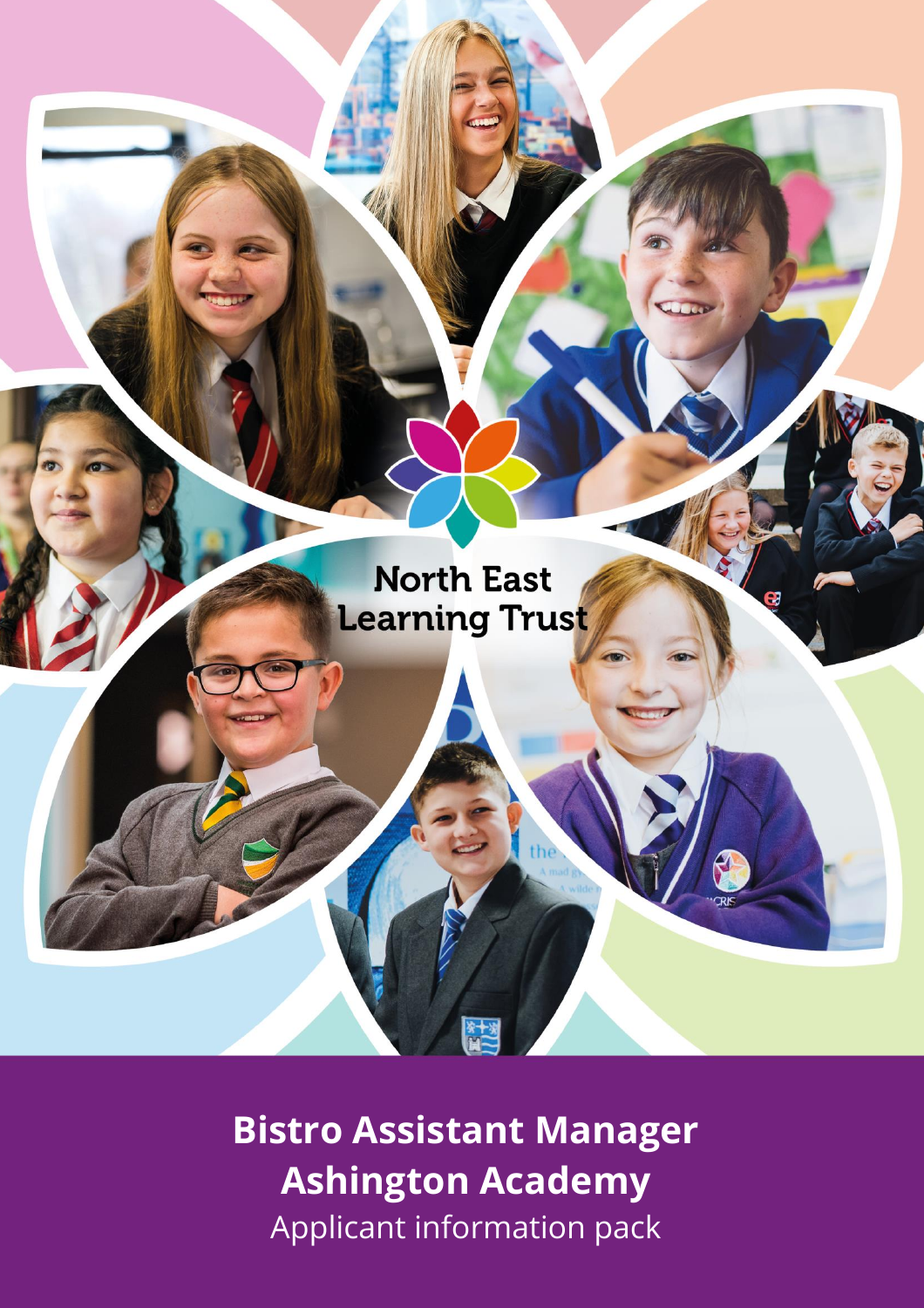## **Bistro Assistant Manager Required as soon as possible Grade 3, SCP 7 – 11 (£20,092 - £21,748) actual salary £17,728 - £19,189 37 hours per week, term time plus 5 additional days Permanent**

We are seeking to recruit a Bistro Assistant Manager who will be responsible for the production and presentation of the Bistro menu in our exciting new  $6<sup>th</sup>$  form facility. The successful candidate will be passionate about creating an innovative menu and introducing new food concepts. We are looking for someone with flair, who will make a real difference to our Bistro service.

#### **The successful candidate will:**

- Be able to demonstrate the ability to use seasonal produce and contribute to the menu design of the Bistro.
- Have the knowledge, experience and flair to create culinary trends whilst maintaining the standards required.
- Have excellent communication skills.
- Demonstrate excellent organisational skills
- The ability to work independently, without close supervision and as part of a team.
- Have a flexible/positive attitude to work some out of hours/weekend/holiday activity may need to be catered for.

#### **Deadline: Monday 24 January 2022**

Shortlisting will take place Tuesday 25 January interviews taking place WC 31 January 2022.

#### **How to apply:**

Application packs can be downloaded from the website.

Letters of application should be no more than two sides of A4 and should be returned with application forms to jade.hutton@bedlingtonacademy.co.uk or by post to Jade Hutton, Bedlington Academy, Palace Road, Bedlington, NE22 7DS.



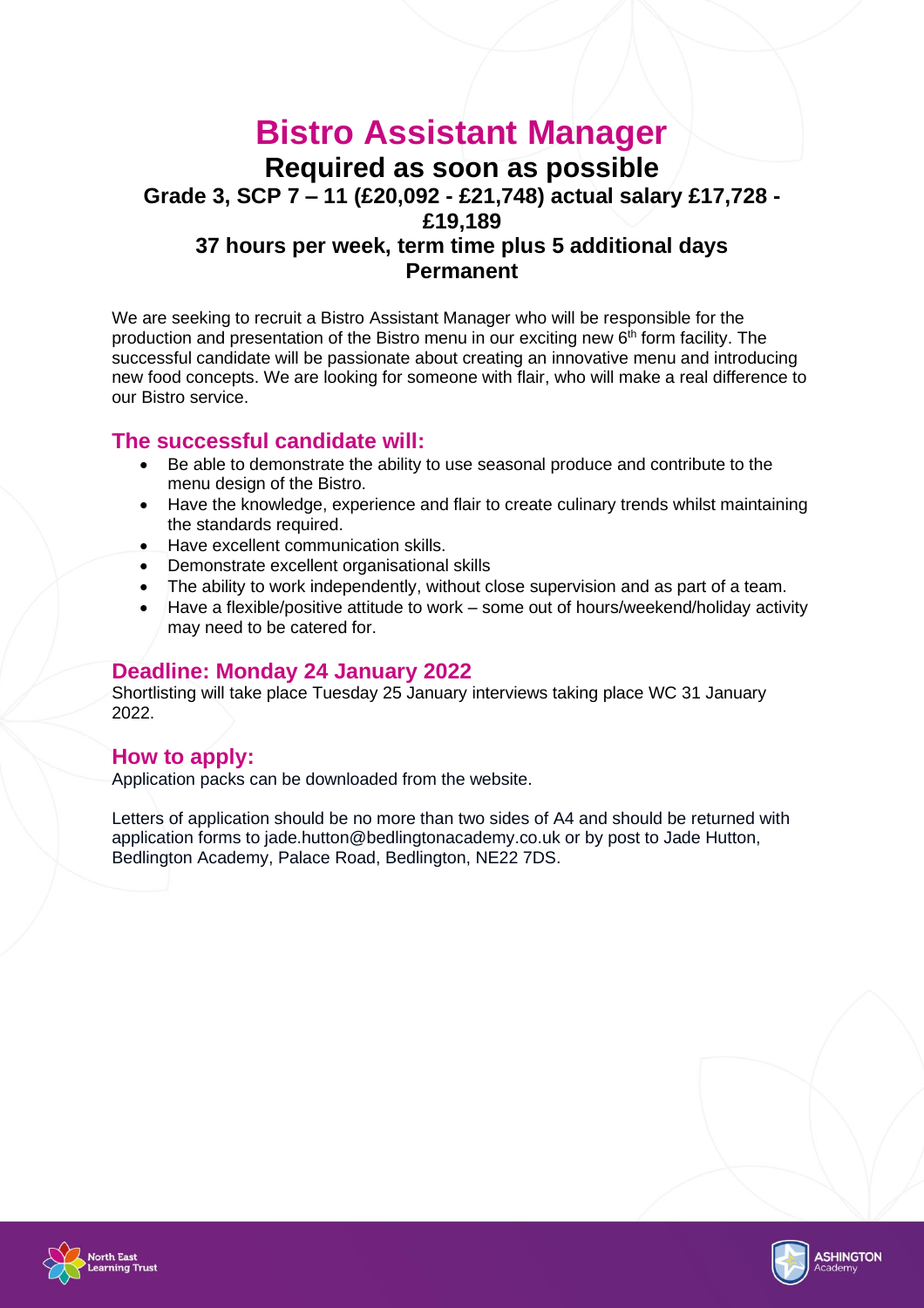# **Job description**

#### **Post title:**

Bistro Assistant Manager

#### **Responsible to:**

Catering Manager

#### **Job purpose:**

To be responsible for the production and presentation of the Bistro menu in our new  $6<sup>th</sup>$ form/staff Bistro area and actively contribute and support the Catering Manager and team to develop and grow the Bistro provision.

#### **Duties and responsibilities:**

- Preparation, cooking and service of food and beverages
- To demonstrate ability to use seasonal produce and contribute to the menu design of the Bistro.
- To have the knowledge, experience and flair to create culinary trends whilst maintaining the standards required.
- Ensuring a positive customer experience including front of house meet and greet
- Maintain stock control and rotation of items on display
- Support the catering manager by giving the team support and training, where necessary
- Cleaning duties in the front of house and kitchen as required
- Report any faults to Catering Manager, ensure they are rectified and ensure equipment is not used until safe
- Adherence to all procedures related to Health and Safety and COSHH regulations with regard to food storage, preparation, equipment, materials and general safety
- Ensure that a good standard of hygiene and cleanliness is maintained throughout the kitchen and front of house, to meet the required standards of practice prescribed by Environmental Health Agencies
- Maintain high standards of cleanliness, personal hygiene and appearance at all times
- Setting up of the dining area, where required.
- Assistance with the service of meals and refreshments as required.
- Clearance of the dining area and other service points after meal service.
- Ensure that all equipment, monies and the overall Front of House is safe and secure at all times
- To carry out the administration, collection, reconciliation and security of monies relating to the service including till operation and operation of cashless systems for the Bistro.
- To receipt and carry out the storage of goods, stocktaking and completion of daily monitoring sheets.
- Assistance with thorough cleaning of kitchen area and equipment and dining furniture.
- Assisting with special events as and when required.
- May be required to cover other sites and duties appropriate to the nature, level and grade of the post.

The above list of duties is extensive but not exhaustive and may not identify each individual task which may reasonably be requested of the post holder. Employees will be expected to



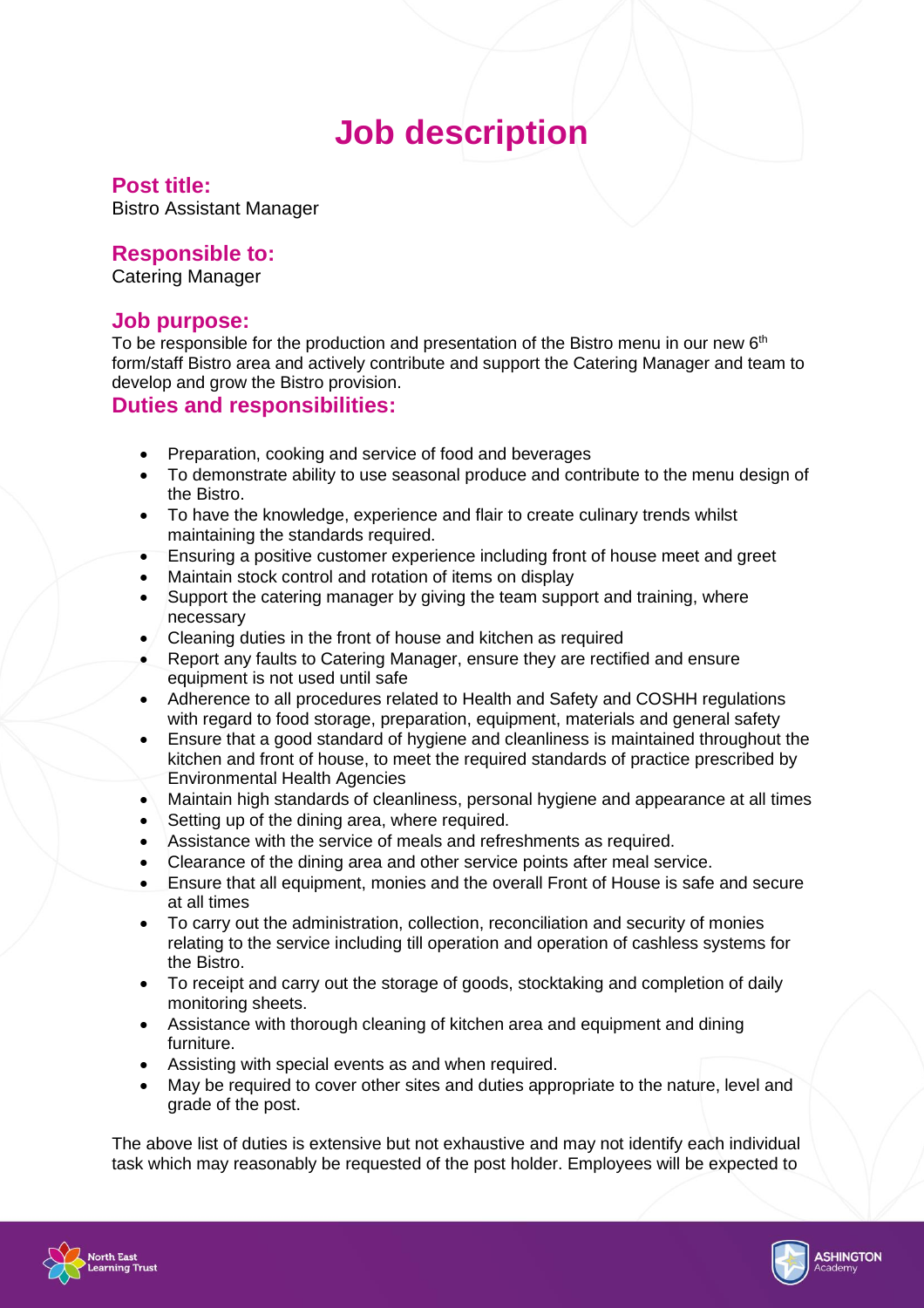comply with any reasonable request from a manager to undertake work of a similar level that is not specified in this job description.

This job description is current at the time of post, but, in consultation with you, may be changed by the head of school to reflect or anticipate changes in the job commensurate with the grade and job title.



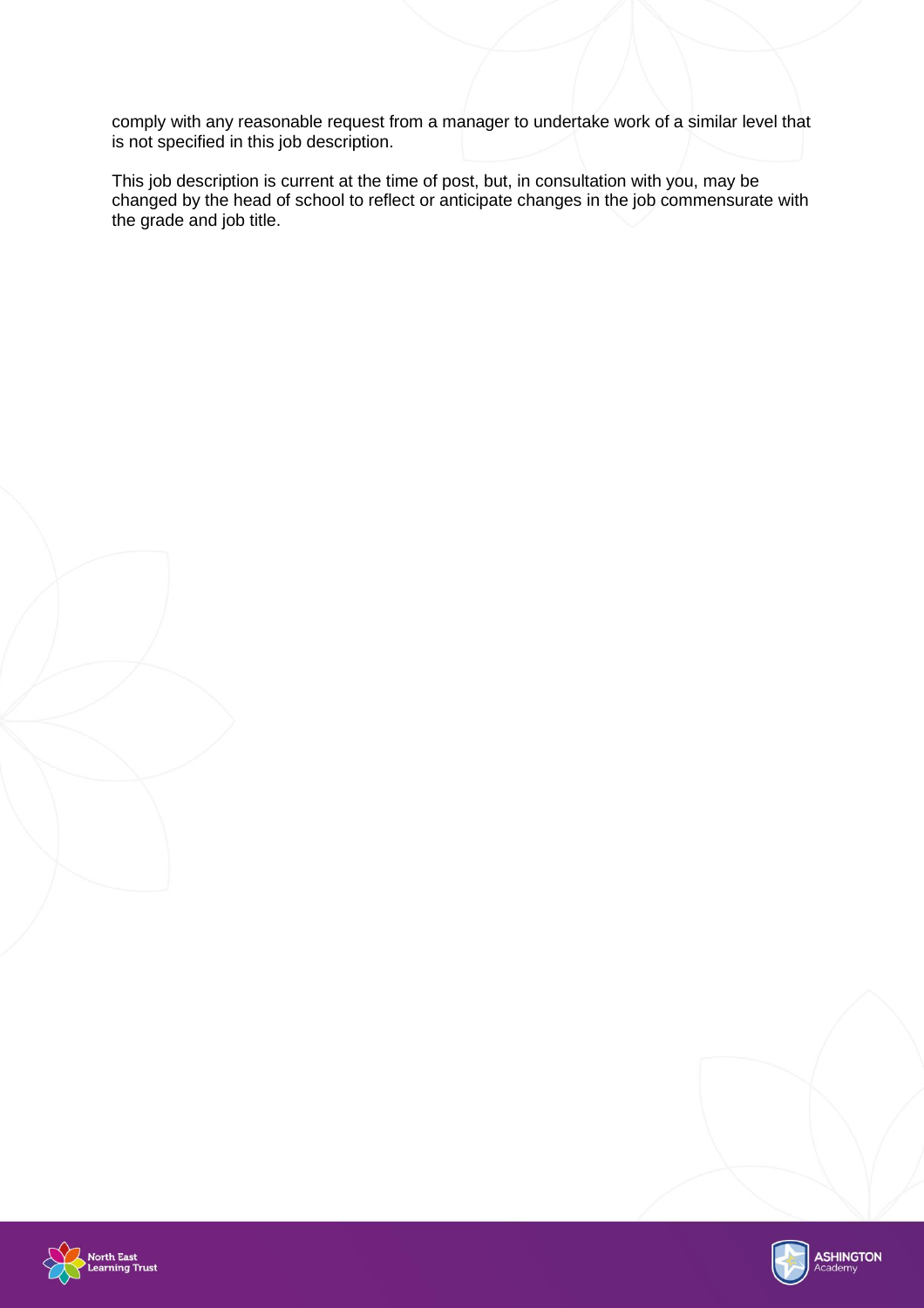# **Person specification**

|                       | <b>Essential</b>                                                                                                                                                                                                                                                                                                                                                                                                                                                                           | <b>Desirable</b>                                 |
|-----------------------|--------------------------------------------------------------------------------------------------------------------------------------------------------------------------------------------------------------------------------------------------------------------------------------------------------------------------------------------------------------------------------------------------------------------------------------------------------------------------------------------|--------------------------------------------------|
| Education/training    | City & Guilds 706/1 and 706/2 / NVQ<br>or equivalent in professional cookery /<br>hospitality<br>Excellent numeracy and literacy skills<br>Sound knowledge of food hygiene &<br>health & safety regulations                                                                                                                                                                                                                                                                                | Experience of working in a similar setting       |
| Experience            | Experience of general kitchen duties<br>Cooking experience in catering<br>establishment                                                                                                                                                                                                                                                                                                                                                                                                    | Two years kitchen / café experience<br>preferred |
| Aptitude and skills   | Creativity and a knowledge of culinary<br>trends, experience and flair in order to<br>maintain the standards required<br>Manual skills associated with food<br>preparation<br>Physical skills related to the work<br>Good communication skills<br>Flexible working                                                                                                                                                                                                                         |                                                  |
| qualities<br>Personal | Approachable and courteous manner<br><b>Excellent communication skills</b><br>Flexible approach to work<br>Able to work effectively as part of a<br>team<br>Self-motivation and able to work<br>independently with minimum<br>supervision<br>Sensitive towards the needs of clients<br>and colleagues<br>Good Health and Attendance record<br><b>Honest and Reliable</b><br>Willingness to undergo further training<br>Commitment to safeguarding and<br>promoting the welfare of children |                                                  |

### **References:**

Any relevant issues arising from references will be taken up at interview.

# **DBS and pre-occupational health:**